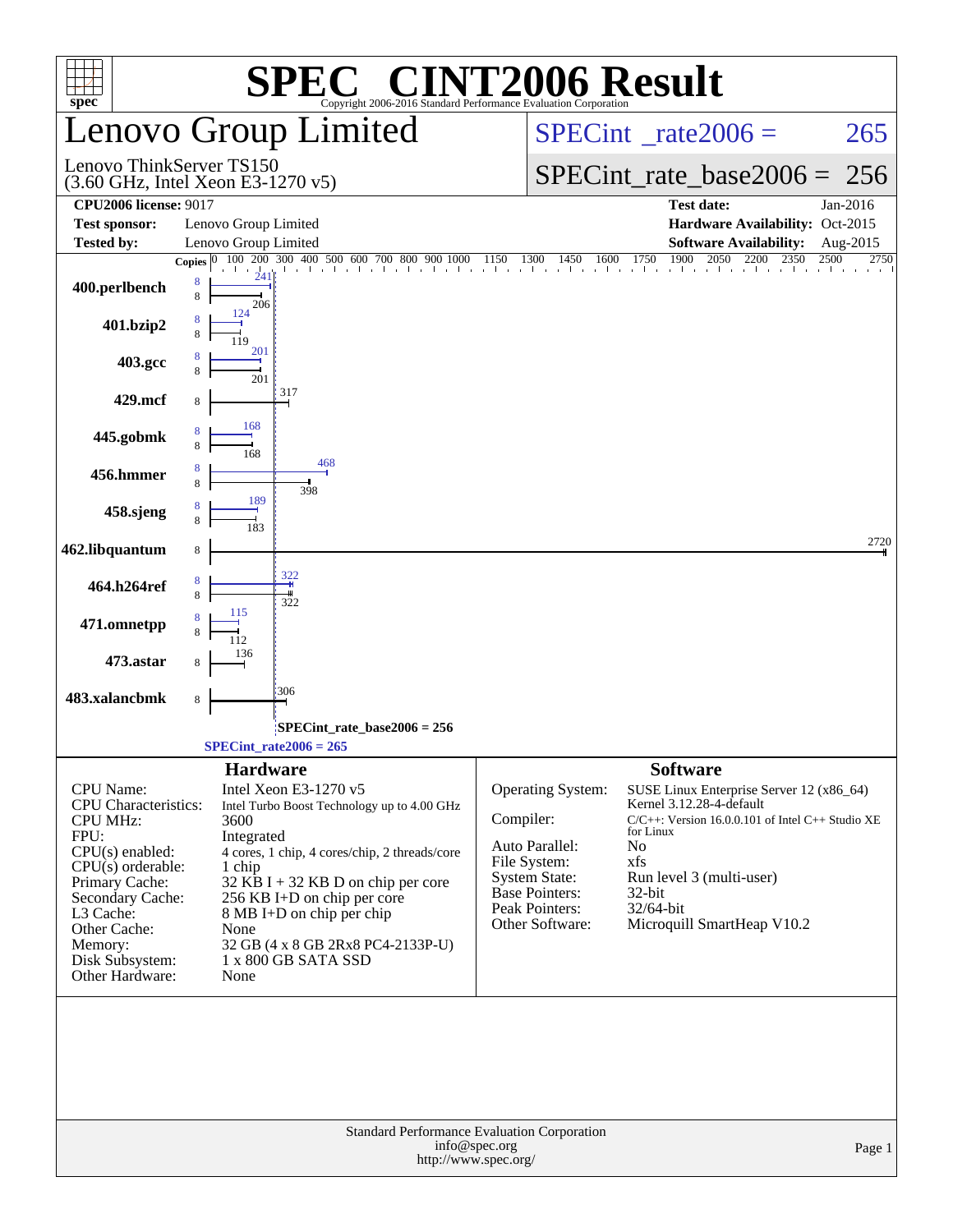

## enovo Group Limited

#### Lenovo ThinkServer TS150

SPECint rate $2006 = 265$ 

### [SPECint\\_rate\\_base2006 =](http://www.spec.org/auto/cpu2006/Docs/result-fields.html#SPECintratebase2006) 256

(3.60 GHz, Intel Xeon E3-1270 v5)

**[CPU2006 license:](http://www.spec.org/auto/cpu2006/Docs/result-fields.html#CPU2006license)** 9017 **[Test date:](http://www.spec.org/auto/cpu2006/Docs/result-fields.html#Testdate)** Jan-2016 **[Test sponsor:](http://www.spec.org/auto/cpu2006/Docs/result-fields.html#Testsponsor)** Lenovo Group Limited **[Hardware Availability:](http://www.spec.org/auto/cpu2006/Docs/result-fields.html#HardwareAvailability)** Oct-2015 **[Tested by:](http://www.spec.org/auto/cpu2006/Docs/result-fields.html#Testedby)** Lenovo Group Limited **[Software Availability:](http://www.spec.org/auto/cpu2006/Docs/result-fields.html#SoftwareAvailability)** Aug-2015

### **[Results Table](http://www.spec.org/auto/cpu2006/Docs/result-fields.html#ResultsTable)**

|                    | <b>Base</b>   |                |       |                                                                                                        |       |                |                  | <b>Peak</b>   |                |              |                |              |                |              |
|--------------------|---------------|----------------|-------|--------------------------------------------------------------------------------------------------------|-------|----------------|------------------|---------------|----------------|--------------|----------------|--------------|----------------|--------------|
| <b>Benchmark</b>   | <b>Copies</b> | <b>Seconds</b> | Ratio | <b>Seconds</b>                                                                                         | Ratio | <b>Seconds</b> | Ratio            | <b>Copies</b> | <b>Seconds</b> | <b>Ratio</b> | <b>Seconds</b> | <b>Ratio</b> | <b>Seconds</b> | <b>Ratio</b> |
| 400.perlbench      |               | 383            | 204   | 379                                                                                                    | 206   | 380            | 206              | 8             | 325            | 241          | 324            | 241          | 325            | 240          |
| 401.bzip2          | 8             | 646            | 119   | 644                                                                                                    | 120   | 650            | 119 <sub>1</sub> | 8             | 621            | 124          | 621            | 124          | 616            | 125          |
| $403.\mathrm{gcc}$ | 8             | 318            | 202   | 320                                                                                                    | 201   | 320            | 201              | 8             | 320            | 201          | 322            | 200          | 319            | 202          |
| $429$ .mcf         | 8             | 231            | 316   | 230                                                                                                    | 317   | 230            | 317              | 8             | 231            | 316          | 230            | 317          | 230            | 317          |
| $445$ .gobm $k$    | 8             | 500            | 168   | 500                                                                                                    | 168   | 498            | 169              | 8             | 501            | 168          | 501            | 168          | 501            | 167          |
| 456.hmmer          | 8             | 188            | 398   | 186                                                                                                    | 401   | 189            | 394              | 8             | 160            | 467          | 159            | 470          | <b>160</b>     | <b>468</b>   |
| $458$ .sjeng       | 8             | 530            | 183   | 530                                                                                                    | 183   | 531            | 182l             | 8             | 512            | 189          | 512            | 189          | 511            | 189          |
| 462.libquantum     | 8             | 61.1           | 2710  | 61.0                                                                                                   | 2720  | 60.9           | 2720             | 8             | 61.1           | 2710         | 61.0           | 2720         | 60.9           | 2720         |
| 464.h264ref        |               | 550            | 322   | 561                                                                                                    | 315   | 537            | 330l             | 8             | 558            | 317          | 533            | 332          | 550            | 322          |
| 471.omnetpp        | 8             | 447            | 112   | 446                                                                                                    | 112   | 446            | <b>112</b>       | 8             | 436            | 115          | 437            | 114          | 436            | <b>115</b>   |
| $473$ . astar      | 8             | 413            | 136   | 412                                                                                                    | 136   | 413            | 136I             | 8             | 413            | 136          | 412            | 136          | 413            | 136          |
| 483.xalancbmk      | 8             | 181            | 306   | 180                                                                                                    | 307   | 181            | 305 <sup>I</sup> | 8             | 181            | 306          | 180            | 307          | 181            | 305          |
|                    |               |                |       | Decute ennear in the order in which they were run. Pold underlined text indicates a median measurement |       |                |                  |               |                |              |                |              |                |              |

Results appear in the [order in which they were run.](http://www.spec.org/auto/cpu2006/Docs/result-fields.html#RunOrder) Bold underlined text [indicates a median measurement.](http://www.spec.org/auto/cpu2006/Docs/result-fields.html#Median)

### **[Submit Notes](http://www.spec.org/auto/cpu2006/Docs/result-fields.html#SubmitNotes)**

 The taskset mechanism was used to bind copies to processors. The config file option 'submit' was used to generate taskset commands to bind each copy to a specific processor. For details, please see the config file.

### **[Operating System Notes](http://www.spec.org/auto/cpu2006/Docs/result-fields.html#OperatingSystemNotes)**

 Stack size set to unlimited using "ulimit -s unlimited" Transparent Huge Pages enabled with: echo always > /sys/kernel/mm/transparent\_hugepage/enabled Filesystem page cache cleared with: echo 1 > /proc/sys/vm/drop\_caches

### **[Platform Notes](http://www.spec.org/auto/cpu2006/Docs/result-fields.html#PlatformNotes)**

BIOS Configuration: EIST Support set to Enabled Intel (R) Hyper-Threading set to Enabled C1E Support set to Enabled C State Support set to Enabled Turbo Mode set to Enable Sysinfo program /home/cpu2006-1.2-ic16.0/config/sysinfo.rev6914 \$Rev: 6914 \$ \$Date:: 2014-06-25 #\$ e3fbb8667b5a285932ceab81e28219e1 running on TS150 Tue Jan 19 03:36:00 2016 This section contains SUT (System Under Test) info as seen by some common utilities. To remove or add to this section, see:

<http://www.spec.org/cpu2006/Docs/config.html#sysinfo> Continued on next page

Standard Performance Evaluation Corporation [info@spec.org](mailto:info@spec.org) <http://www.spec.org/>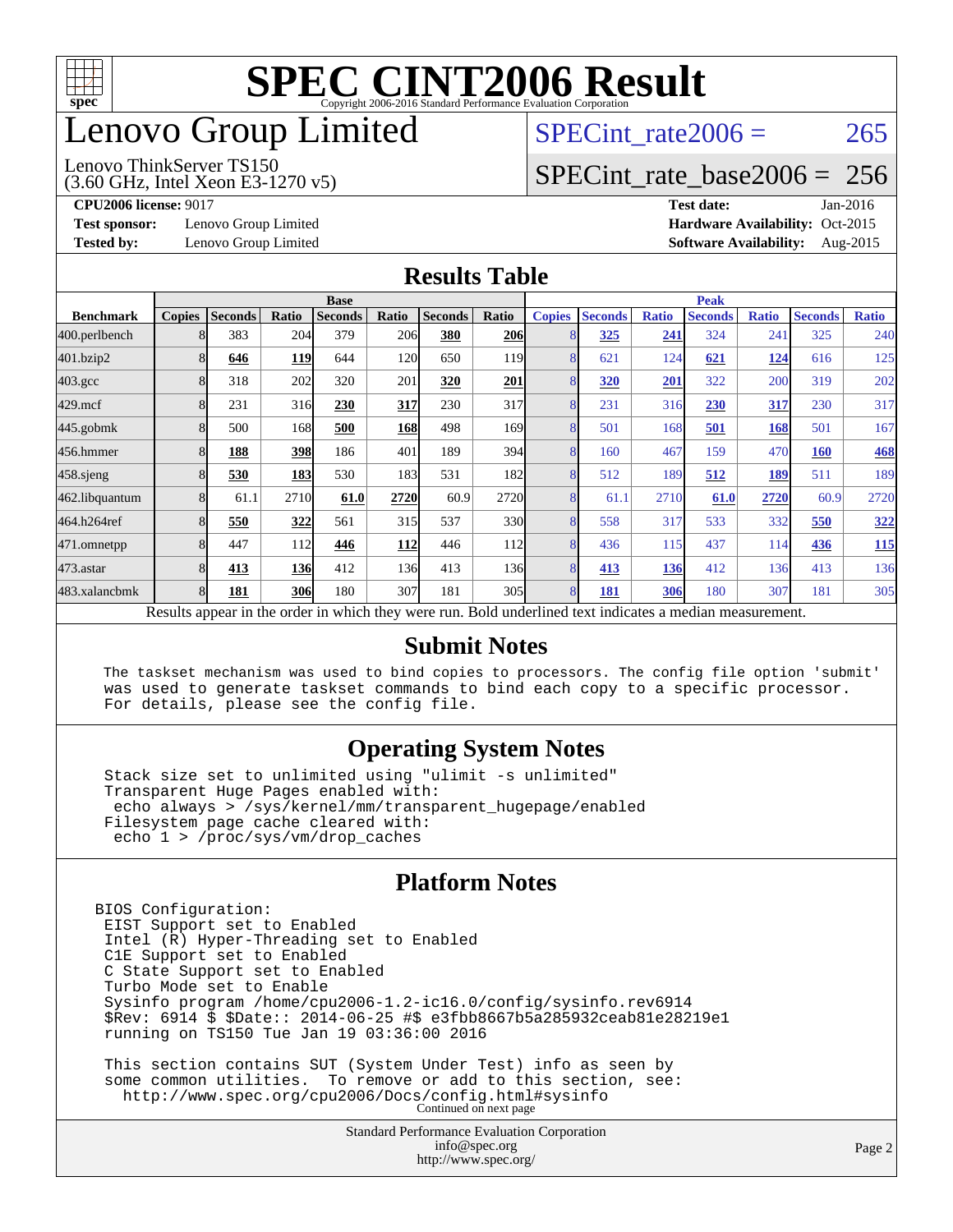

## enovo Group Limited

SPECint rate $2006 = 265$ 

(3.60 GHz, Intel Xeon E3-1270 v5) Lenovo ThinkServer TS150

**[Test sponsor:](http://www.spec.org/auto/cpu2006/Docs/result-fields.html#Testsponsor)** Lenovo Group Limited **[Hardware Availability:](http://www.spec.org/auto/cpu2006/Docs/result-fields.html#HardwareAvailability)** Oct-2015 **[Tested by:](http://www.spec.org/auto/cpu2006/Docs/result-fields.html#Testedby)** Lenovo Group Limited **[Software Availability:](http://www.spec.org/auto/cpu2006/Docs/result-fields.html#SoftwareAvailability)** Aug-2015

[SPECint\\_rate\\_base2006 =](http://www.spec.org/auto/cpu2006/Docs/result-fields.html#SPECintratebase2006) 256 **[CPU2006 license:](http://www.spec.org/auto/cpu2006/Docs/result-fields.html#CPU2006license)** 9017 **[Test date:](http://www.spec.org/auto/cpu2006/Docs/result-fields.html#Testdate)** Jan-2016

## **[Platform Notes \(Continued\)](http://www.spec.org/auto/cpu2006/Docs/result-fields.html#PlatformNotes)**

Standard Performance Evaluation Corporation [info@spec.org](mailto:info@spec.org) <http://www.spec.org/> From /proc/cpuinfo model name : Intel(R) Xeon(R) CPU E3-1270 v5 @ 3.60GHz 1 "physical id"s (chips) 8 "processors" cores, siblings (Caution: counting these is hw and system dependent. The following excerpts from /proc/cpuinfo might not be reliable. Use with caution.) cpu cores : 4 siblings : 8 physical 0: cores 0 1 2 3 cache size : 8192 KB From /proc/meminfo MemTotal: 32932764 kB HugePages\_Total: 0<br>Hugepagesize: 2048 kB Hugepagesize: From /etc/\*release\* /etc/\*version\* SuSE-release: SUSE Linux Enterprise Server 12 (x86\_64) VERSION = 12 PATCHLEVEL = 0 # This file is deprecated and will be removed in a future service pack or release. # Please check /etc/os-release for details about this release. os-release: NAME="SLES" VERSION="12" VERSION\_ID="12" PRETTY\_NAME="SUSE Linux Enterprise Server 12" ID="sles" ANSI\_COLOR="0;32" CPE\_NAME="cpe:/o:suse:sles:12" uname -a: Linux TS150 3.12.28-4-default #1 SMP Thu Sep 25 17:02:34 UTC 2014 (9879bd4) x86\_64 x86\_64 x86\_64 GNU/Linux run-level 3 Jan 19 03:35 SPEC is set to: /home/cpu2006-1.2-ic16.0 Filesystem Type Size Used Avail Use% Mounted on<br>
/dev/sda3 xfs 693G 27G 667G 4% /home 27G 667G Additional information from dmidecode: Warning: Use caution when you interpret this section. The 'dmidecode' program reads system data which is "intended to allow hardware to be accurately determined", but the intent may not be met, as there are frequent changes to hardware, firmware, and the "DMTF SMBIOS" standard. BIOS LENOVO FWKT32A  $12/25/2015$ <br>Continued on next page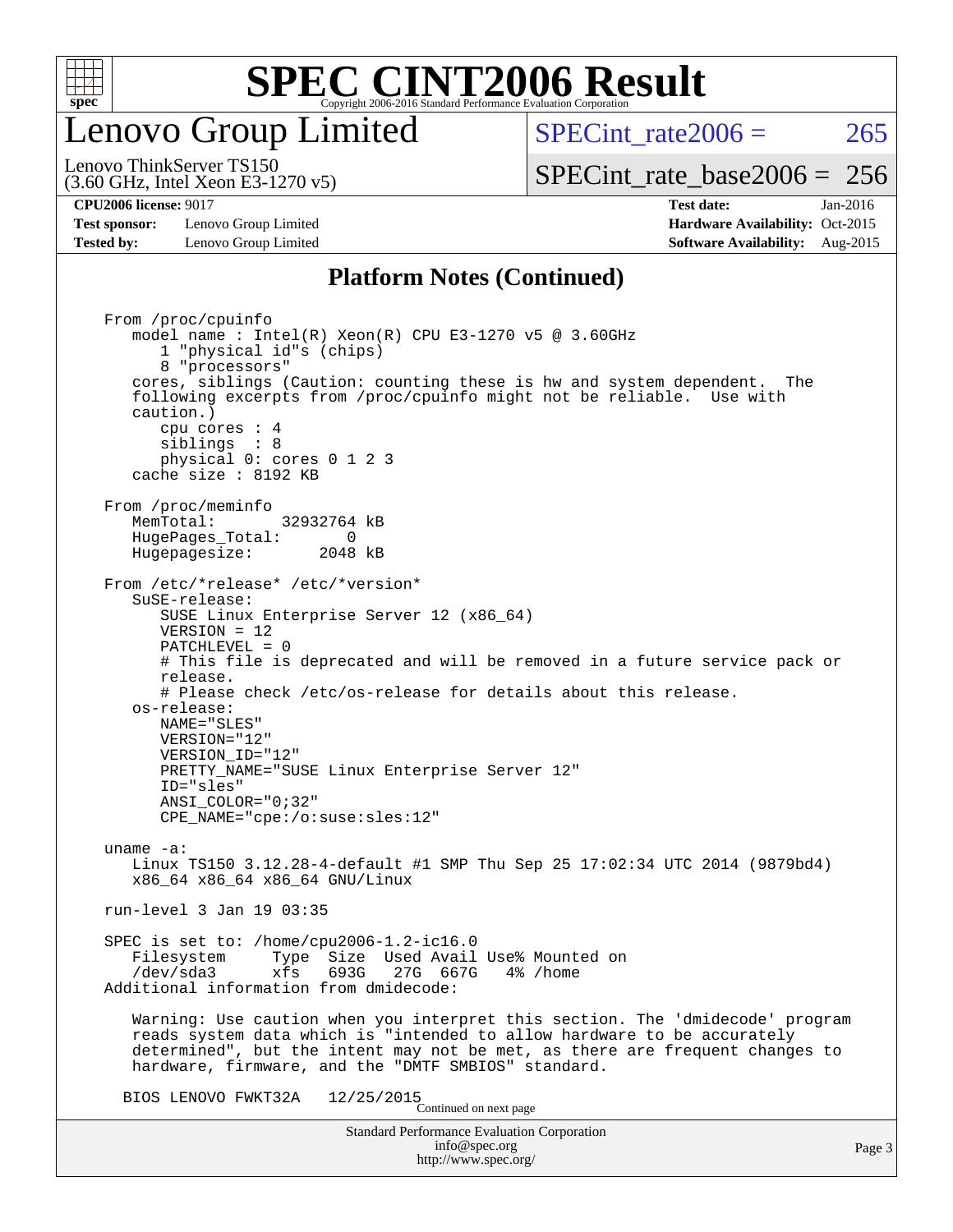

## enovo Group Limited

SPECint rate $2006 = 265$ 

(3.60 GHz, Intel Xeon E3-1270 v5) Lenovo ThinkServer TS150

[SPECint\\_rate\\_base2006 =](http://www.spec.org/auto/cpu2006/Docs/result-fields.html#SPECintratebase2006) 256

**[Test sponsor:](http://www.spec.org/auto/cpu2006/Docs/result-fields.html#Testsponsor)** Lenovo Group Limited **[Hardware Availability:](http://www.spec.org/auto/cpu2006/Docs/result-fields.html#HardwareAvailability)** Oct-2015

**[CPU2006 license:](http://www.spec.org/auto/cpu2006/Docs/result-fields.html#CPU2006license)** 9017 **[Test date:](http://www.spec.org/auto/cpu2006/Docs/result-fields.html#Testdate)** Jan-2016 **[Tested by:](http://www.spec.org/auto/cpu2006/Docs/result-fields.html#Testedby)** Lenovo Group Limited **[Software Availability:](http://www.spec.org/auto/cpu2006/Docs/result-fields.html#SoftwareAvailability)** Aug-2015

### **[Platform Notes \(Continued\)](http://www.spec.org/auto/cpu2006/Docs/result-fields.html#PlatformNotes)**

Memory:

4x Samsung M378A1G43DB0-CPB 8 GB 2 rank 2133 MHz

(End of data from sysinfo program)

### **[General Notes](http://www.spec.org/auto/cpu2006/Docs/result-fields.html#GeneralNotes)**

Environment variables set by runspec before the start of the run: LD\_LIBRARY\_PATH = "/home/cpu2006-1.2-ic16.0/libs/32:/home/cpu2006-1.2-ic16.0/libs/64:/home/cpu2006-1.2-ic16.0/sh"

 Binaries compiled on a system with 1x Intel Core i5-4670K CPU + 32GB memory using RedHat EL 7.1 Transparent Huge Pages enabled with: echo always > /sys/kernel/mm/transparent\_hugepage/enabled

### **[Base Compiler Invocation](http://www.spec.org/auto/cpu2006/Docs/result-fields.html#BaseCompilerInvocation)**

[C benchmarks](http://www.spec.org/auto/cpu2006/Docs/result-fields.html#Cbenchmarks):

[icc -m32 -L/opt/intel/compilers\\_and\\_libraries\\_2016/linux/compiler/lib/ia32\\_lin](http://www.spec.org/cpu2006/results/res2016q1/cpu2006-20160125-38848.flags.html#user_CCbase_intel_icc_e10256ba5924b668798078a321b0cb3f)

#### [C++ benchmarks:](http://www.spec.org/auto/cpu2006/Docs/result-fields.html#CXXbenchmarks)

[icpc -m32 -L/opt/intel/compilers\\_and\\_libraries\\_2016/linux/compiler/lib/ia32\\_lin](http://www.spec.org/cpu2006/results/res2016q1/cpu2006-20160125-38848.flags.html#user_CXXbase_intel_icpc_b4f50a394bdb4597aa5879c16bc3f5c5)

### **[Base Portability Flags](http://www.spec.org/auto/cpu2006/Docs/result-fields.html#BasePortabilityFlags)**

 400.perlbench: [-D\\_FILE\\_OFFSET\\_BITS=64](http://www.spec.org/cpu2006/results/res2016q1/cpu2006-20160125-38848.flags.html#user_basePORTABILITY400_perlbench_file_offset_bits_64_438cf9856305ebd76870a2c6dc2689ab) [-DSPEC\\_CPU\\_LINUX\\_IA32](http://www.spec.org/cpu2006/results/res2016q1/cpu2006-20160125-38848.flags.html#b400.perlbench_baseCPORTABILITY_DSPEC_CPU_LINUX_IA32) 401.bzip2: [-D\\_FILE\\_OFFSET\\_BITS=64](http://www.spec.org/cpu2006/results/res2016q1/cpu2006-20160125-38848.flags.html#user_basePORTABILITY401_bzip2_file_offset_bits_64_438cf9856305ebd76870a2c6dc2689ab) 403.gcc: [-D\\_FILE\\_OFFSET\\_BITS=64](http://www.spec.org/cpu2006/results/res2016q1/cpu2006-20160125-38848.flags.html#user_basePORTABILITY403_gcc_file_offset_bits_64_438cf9856305ebd76870a2c6dc2689ab) 429.mcf: [-D\\_FILE\\_OFFSET\\_BITS=64](http://www.spec.org/cpu2006/results/res2016q1/cpu2006-20160125-38848.flags.html#user_basePORTABILITY429_mcf_file_offset_bits_64_438cf9856305ebd76870a2c6dc2689ab) 445.gobmk: [-D\\_FILE\\_OFFSET\\_BITS=64](http://www.spec.org/cpu2006/results/res2016q1/cpu2006-20160125-38848.flags.html#user_basePORTABILITY445_gobmk_file_offset_bits_64_438cf9856305ebd76870a2c6dc2689ab) 456.hmmer: [-D\\_FILE\\_OFFSET\\_BITS=64](http://www.spec.org/cpu2006/results/res2016q1/cpu2006-20160125-38848.flags.html#user_basePORTABILITY456_hmmer_file_offset_bits_64_438cf9856305ebd76870a2c6dc2689ab) 458.sjeng: [-D\\_FILE\\_OFFSET\\_BITS=64](http://www.spec.org/cpu2006/results/res2016q1/cpu2006-20160125-38848.flags.html#user_basePORTABILITY458_sjeng_file_offset_bits_64_438cf9856305ebd76870a2c6dc2689ab) 462.libquantum: [-D\\_FILE\\_OFFSET\\_BITS=64](http://www.spec.org/cpu2006/results/res2016q1/cpu2006-20160125-38848.flags.html#user_basePORTABILITY462_libquantum_file_offset_bits_64_438cf9856305ebd76870a2c6dc2689ab) [-DSPEC\\_CPU\\_LINUX](http://www.spec.org/cpu2006/results/res2016q1/cpu2006-20160125-38848.flags.html#b462.libquantum_baseCPORTABILITY_DSPEC_CPU_LINUX) 464.h264ref: [-D\\_FILE\\_OFFSET\\_BITS=64](http://www.spec.org/cpu2006/results/res2016q1/cpu2006-20160125-38848.flags.html#user_basePORTABILITY464_h264ref_file_offset_bits_64_438cf9856305ebd76870a2c6dc2689ab) 471.omnetpp: [-D\\_FILE\\_OFFSET\\_BITS=64](http://www.spec.org/cpu2006/results/res2016q1/cpu2006-20160125-38848.flags.html#user_basePORTABILITY471_omnetpp_file_offset_bits_64_438cf9856305ebd76870a2c6dc2689ab) 473.astar: [-D\\_FILE\\_OFFSET\\_BITS=64](http://www.spec.org/cpu2006/results/res2016q1/cpu2006-20160125-38848.flags.html#user_basePORTABILITY473_astar_file_offset_bits_64_438cf9856305ebd76870a2c6dc2689ab) 483.xalancbmk: [-D\\_FILE\\_OFFSET\\_BITS=64](http://www.spec.org/cpu2006/results/res2016q1/cpu2006-20160125-38848.flags.html#user_basePORTABILITY483_xalancbmk_file_offset_bits_64_438cf9856305ebd76870a2c6dc2689ab) [-DSPEC\\_CPU\\_LINUX](http://www.spec.org/cpu2006/results/res2016q1/cpu2006-20160125-38848.flags.html#b483.xalancbmk_baseCXXPORTABILITY_DSPEC_CPU_LINUX)

### **[Base Optimization Flags](http://www.spec.org/auto/cpu2006/Docs/result-fields.html#BaseOptimizationFlags)**

[C benchmarks](http://www.spec.org/auto/cpu2006/Docs/result-fields.html#Cbenchmarks):

[-xCORE-AVX2](http://www.spec.org/cpu2006/results/res2016q1/cpu2006-20160125-38848.flags.html#user_CCbase_f-xAVX2_5f5fc0cbe2c9f62c816d3e45806c70d7) [-ipo](http://www.spec.org/cpu2006/results/res2016q1/cpu2006-20160125-38848.flags.html#user_CCbase_f-ipo) [-O3](http://www.spec.org/cpu2006/results/res2016q1/cpu2006-20160125-38848.flags.html#user_CCbase_f-O3) [-no-prec-div](http://www.spec.org/cpu2006/results/res2016q1/cpu2006-20160125-38848.flags.html#user_CCbase_f-no-prec-div) [-opt-prefetch](http://www.spec.org/cpu2006/results/res2016q1/cpu2006-20160125-38848.flags.html#user_CCbase_f-opt-prefetch) [-opt-mem-layout-trans=3](http://www.spec.org/cpu2006/results/res2016q1/cpu2006-20160125-38848.flags.html#user_CCbase_f-opt-mem-layout-trans_a7b82ad4bd7abf52556d4961a2ae94d5)

Continued on next page

Standard Performance Evaluation Corporation [info@spec.org](mailto:info@spec.org) <http://www.spec.org/>

Page 4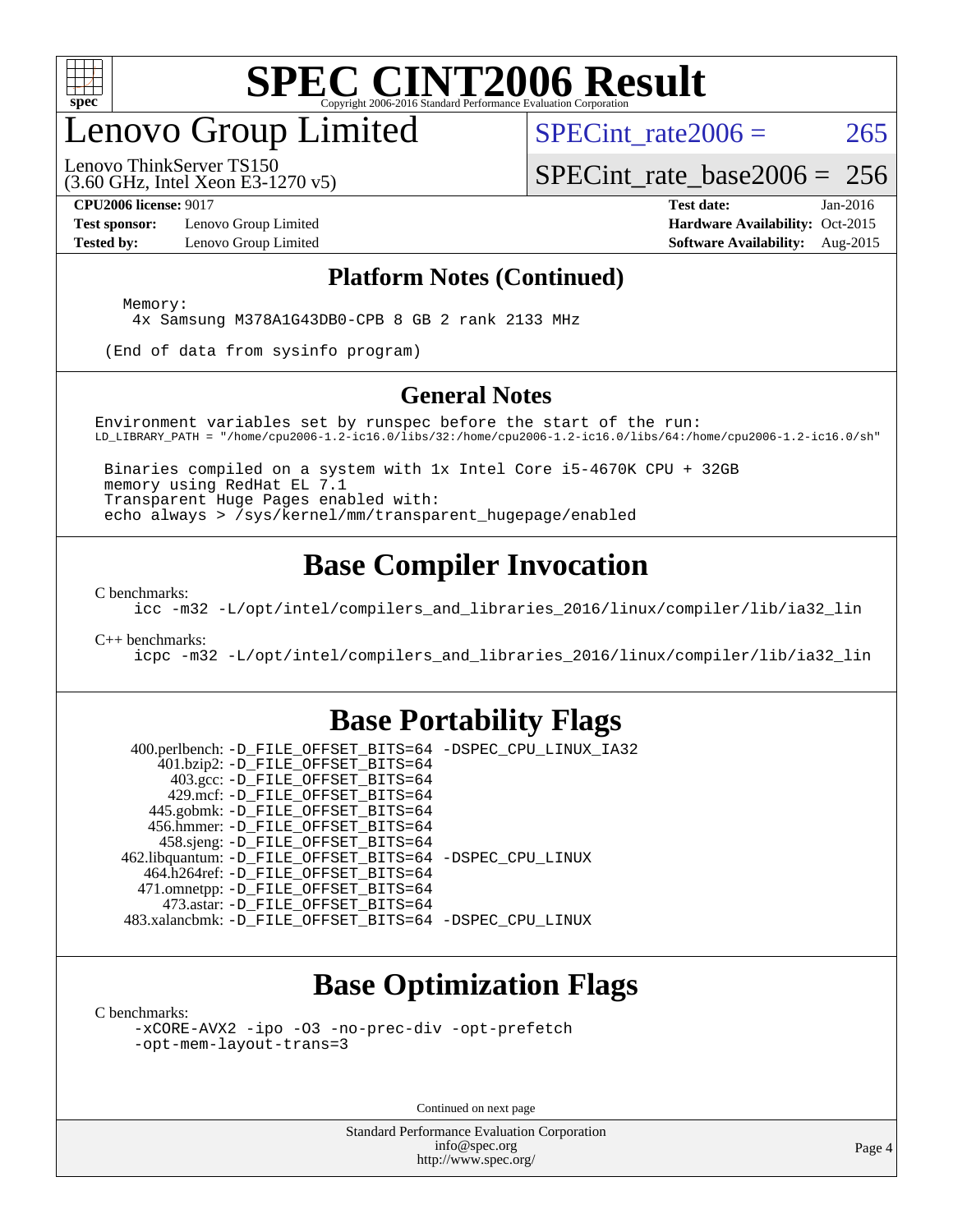

## enovo Group Limited

(3.60 GHz, Intel Xeon E3-1270 v5) Lenovo ThinkServer TS150

SPECint rate $2006 = 265$ 

[SPECint\\_rate\\_base2006 =](http://www.spec.org/auto/cpu2006/Docs/result-fields.html#SPECintratebase2006) 256

**[Test sponsor:](http://www.spec.org/auto/cpu2006/Docs/result-fields.html#Testsponsor)** Lenovo Group Limited **[Hardware Availability:](http://www.spec.org/auto/cpu2006/Docs/result-fields.html#HardwareAvailability)** Oct-2015

**[CPU2006 license:](http://www.spec.org/auto/cpu2006/Docs/result-fields.html#CPU2006license)** 9017 **[Test date:](http://www.spec.org/auto/cpu2006/Docs/result-fields.html#Testdate)** Jan-2016 **[Tested by:](http://www.spec.org/auto/cpu2006/Docs/result-fields.html#Testedby)** Lenovo Group Limited **[Software Availability:](http://www.spec.org/auto/cpu2006/Docs/result-fields.html#SoftwareAvailability)** Aug-2015

### **[Base Optimization Flags \(Continued\)](http://www.spec.org/auto/cpu2006/Docs/result-fields.html#BaseOptimizationFlags)**

[C++ benchmarks:](http://www.spec.org/auto/cpu2006/Docs/result-fields.html#CXXbenchmarks)

[-xCORE-AVX2](http://www.spec.org/cpu2006/results/res2016q1/cpu2006-20160125-38848.flags.html#user_CXXbase_f-xAVX2_5f5fc0cbe2c9f62c816d3e45806c70d7) [-ipo](http://www.spec.org/cpu2006/results/res2016q1/cpu2006-20160125-38848.flags.html#user_CXXbase_f-ipo) [-O3](http://www.spec.org/cpu2006/results/res2016q1/cpu2006-20160125-38848.flags.html#user_CXXbase_f-O3) [-no-prec-div](http://www.spec.org/cpu2006/results/res2016q1/cpu2006-20160125-38848.flags.html#user_CXXbase_f-no-prec-div) [-opt-prefetch](http://www.spec.org/cpu2006/results/res2016q1/cpu2006-20160125-38848.flags.html#user_CXXbase_f-opt-prefetch)

[-opt-mem-layout-trans=3](http://www.spec.org/cpu2006/results/res2016q1/cpu2006-20160125-38848.flags.html#user_CXXbase_f-opt-mem-layout-trans_a7b82ad4bd7abf52556d4961a2ae94d5) [-Wl,-z,muldefs](http://www.spec.org/cpu2006/results/res2016q1/cpu2006-20160125-38848.flags.html#user_CXXbase_link_force_multiple1_74079c344b956b9658436fd1b6dd3a8a) [-L/sh -lsmartheap](http://www.spec.org/cpu2006/results/res2016q1/cpu2006-20160125-38848.flags.html#user_CXXbase_SmartHeap_32f6c82aa1ed9c52345d30cf6e4a0499)

### **[Base Other Flags](http://www.spec.org/auto/cpu2006/Docs/result-fields.html#BaseOtherFlags)**

[C benchmarks](http://www.spec.org/auto/cpu2006/Docs/result-fields.html#Cbenchmarks):

403.gcc: [-Dalloca=\\_alloca](http://www.spec.org/cpu2006/results/res2016q1/cpu2006-20160125-38848.flags.html#b403.gcc_baseEXTRA_CFLAGS_Dalloca_be3056838c12de2578596ca5467af7f3)

### **[Peak Compiler Invocation](http://www.spec.org/auto/cpu2006/Docs/result-fields.html#PeakCompilerInvocation)**

[C benchmarks \(except as noted below\)](http://www.spec.org/auto/cpu2006/Docs/result-fields.html#Cbenchmarksexceptasnotedbelow):

[icc -m32 -L/opt/intel/compilers\\_and\\_libraries\\_2016/linux/compiler/lib/ia32\\_lin](http://www.spec.org/cpu2006/results/res2016q1/cpu2006-20160125-38848.flags.html#user_CCpeak_intel_icc_e10256ba5924b668798078a321b0cb3f)

400.perlbench: [icc -m64](http://www.spec.org/cpu2006/results/res2016q1/cpu2006-20160125-38848.flags.html#user_peakCCLD400_perlbench_intel_icc_64bit_bda6cc9af1fdbb0edc3795bac97ada53)

401.bzip2: [icc -m64](http://www.spec.org/cpu2006/results/res2016q1/cpu2006-20160125-38848.flags.html#user_peakCCLD401_bzip2_intel_icc_64bit_bda6cc9af1fdbb0edc3795bac97ada53)

456.hmmer: [icc -m64](http://www.spec.org/cpu2006/results/res2016q1/cpu2006-20160125-38848.flags.html#user_peakCCLD456_hmmer_intel_icc_64bit_bda6cc9af1fdbb0edc3795bac97ada53)

458.sjeng: [icc -m64](http://www.spec.org/cpu2006/results/res2016q1/cpu2006-20160125-38848.flags.html#user_peakCCLD458_sjeng_intel_icc_64bit_bda6cc9af1fdbb0edc3795bac97ada53)

#### [C++ benchmarks:](http://www.spec.org/auto/cpu2006/Docs/result-fields.html#CXXbenchmarks)

[icpc -m32 -L/opt/intel/compilers\\_and\\_libraries\\_2016/linux/compiler/lib/ia32\\_lin](http://www.spec.org/cpu2006/results/res2016q1/cpu2006-20160125-38848.flags.html#user_CXXpeak_intel_icpc_b4f50a394bdb4597aa5879c16bc3f5c5)

### **[Peak Portability Flags](http://www.spec.org/auto/cpu2006/Docs/result-fields.html#PeakPortabilityFlags)**

 400.perlbench: [-D\\_FILE\\_OFFSET\\_BITS=64](http://www.spec.org/cpu2006/results/res2016q1/cpu2006-20160125-38848.flags.html#user_peakPORTABILITY400_perlbench_file_offset_bits_64_438cf9856305ebd76870a2c6dc2689ab) [-DSPEC\\_CPU\\_LP64](http://www.spec.org/cpu2006/results/res2016q1/cpu2006-20160125-38848.flags.html#b400.perlbench_peakCPORTABILITY_DSPEC_CPU_LP64) [-DSPEC\\_CPU\\_LINUX\\_X64](http://www.spec.org/cpu2006/results/res2016q1/cpu2006-20160125-38848.flags.html#b400.perlbench_peakCPORTABILITY_DSPEC_CPU_LINUX_X64) 401.bzip2: [-D\\_FILE\\_OFFSET\\_BITS=64](http://www.spec.org/cpu2006/results/res2016q1/cpu2006-20160125-38848.flags.html#user_peakPORTABILITY401_bzip2_file_offset_bits_64_438cf9856305ebd76870a2c6dc2689ab) [-DSPEC\\_CPU\\_LP64](http://www.spec.org/cpu2006/results/res2016q1/cpu2006-20160125-38848.flags.html#suite_peakCPORTABILITY401_bzip2_DSPEC_CPU_LP64) 403.gcc: [-D\\_FILE\\_OFFSET\\_BITS=64](http://www.spec.org/cpu2006/results/res2016q1/cpu2006-20160125-38848.flags.html#user_peakPORTABILITY403_gcc_file_offset_bits_64_438cf9856305ebd76870a2c6dc2689ab) 429.mcf: [-D\\_FILE\\_OFFSET\\_BITS=64](http://www.spec.org/cpu2006/results/res2016q1/cpu2006-20160125-38848.flags.html#user_peakPORTABILITY429_mcf_file_offset_bits_64_438cf9856305ebd76870a2c6dc2689ab) 445.gobmk: [-D\\_FILE\\_OFFSET\\_BITS=64](http://www.spec.org/cpu2006/results/res2016q1/cpu2006-20160125-38848.flags.html#user_peakPORTABILITY445_gobmk_file_offset_bits_64_438cf9856305ebd76870a2c6dc2689ab) 456.hmmer: [-D\\_FILE\\_OFFSET\\_BITS=64](http://www.spec.org/cpu2006/results/res2016q1/cpu2006-20160125-38848.flags.html#user_peakPORTABILITY456_hmmer_file_offset_bits_64_438cf9856305ebd76870a2c6dc2689ab) [-DSPEC\\_CPU\\_LP64](http://www.spec.org/cpu2006/results/res2016q1/cpu2006-20160125-38848.flags.html#suite_peakCPORTABILITY456_hmmer_DSPEC_CPU_LP64) 458.sjeng: [-D\\_FILE\\_OFFSET\\_BITS=64](http://www.spec.org/cpu2006/results/res2016q1/cpu2006-20160125-38848.flags.html#user_peakPORTABILITY458_sjeng_file_offset_bits_64_438cf9856305ebd76870a2c6dc2689ab) [-DSPEC\\_CPU\\_LP64](http://www.spec.org/cpu2006/results/res2016q1/cpu2006-20160125-38848.flags.html#suite_peakCPORTABILITY458_sjeng_DSPEC_CPU_LP64) 462.libquantum: [-D\\_FILE\\_OFFSET\\_BITS=64](http://www.spec.org/cpu2006/results/res2016q1/cpu2006-20160125-38848.flags.html#user_peakPORTABILITY462_libquantum_file_offset_bits_64_438cf9856305ebd76870a2c6dc2689ab) [-DSPEC\\_CPU\\_LINUX](http://www.spec.org/cpu2006/results/res2016q1/cpu2006-20160125-38848.flags.html#b462.libquantum_peakCPORTABILITY_DSPEC_CPU_LINUX) 464.h264ref: [-D\\_FILE\\_OFFSET\\_BITS=64](http://www.spec.org/cpu2006/results/res2016q1/cpu2006-20160125-38848.flags.html#user_peakPORTABILITY464_h264ref_file_offset_bits_64_438cf9856305ebd76870a2c6dc2689ab) 471.omnetpp: [-D\\_FILE\\_OFFSET\\_BITS=64](http://www.spec.org/cpu2006/results/res2016q1/cpu2006-20160125-38848.flags.html#user_peakPORTABILITY471_omnetpp_file_offset_bits_64_438cf9856305ebd76870a2c6dc2689ab) 473.astar: [-D\\_FILE\\_OFFSET\\_BITS=64](http://www.spec.org/cpu2006/results/res2016q1/cpu2006-20160125-38848.flags.html#user_peakPORTABILITY473_astar_file_offset_bits_64_438cf9856305ebd76870a2c6dc2689ab) 483.xalancbmk: [-D\\_FILE\\_OFFSET\\_BITS=64](http://www.spec.org/cpu2006/results/res2016q1/cpu2006-20160125-38848.flags.html#user_peakPORTABILITY483_xalancbmk_file_offset_bits_64_438cf9856305ebd76870a2c6dc2689ab) [-DSPEC\\_CPU\\_LINUX](http://www.spec.org/cpu2006/results/res2016q1/cpu2006-20160125-38848.flags.html#b483.xalancbmk_peakCXXPORTABILITY_DSPEC_CPU_LINUX)

> Standard Performance Evaluation Corporation [info@spec.org](mailto:info@spec.org) <http://www.spec.org/>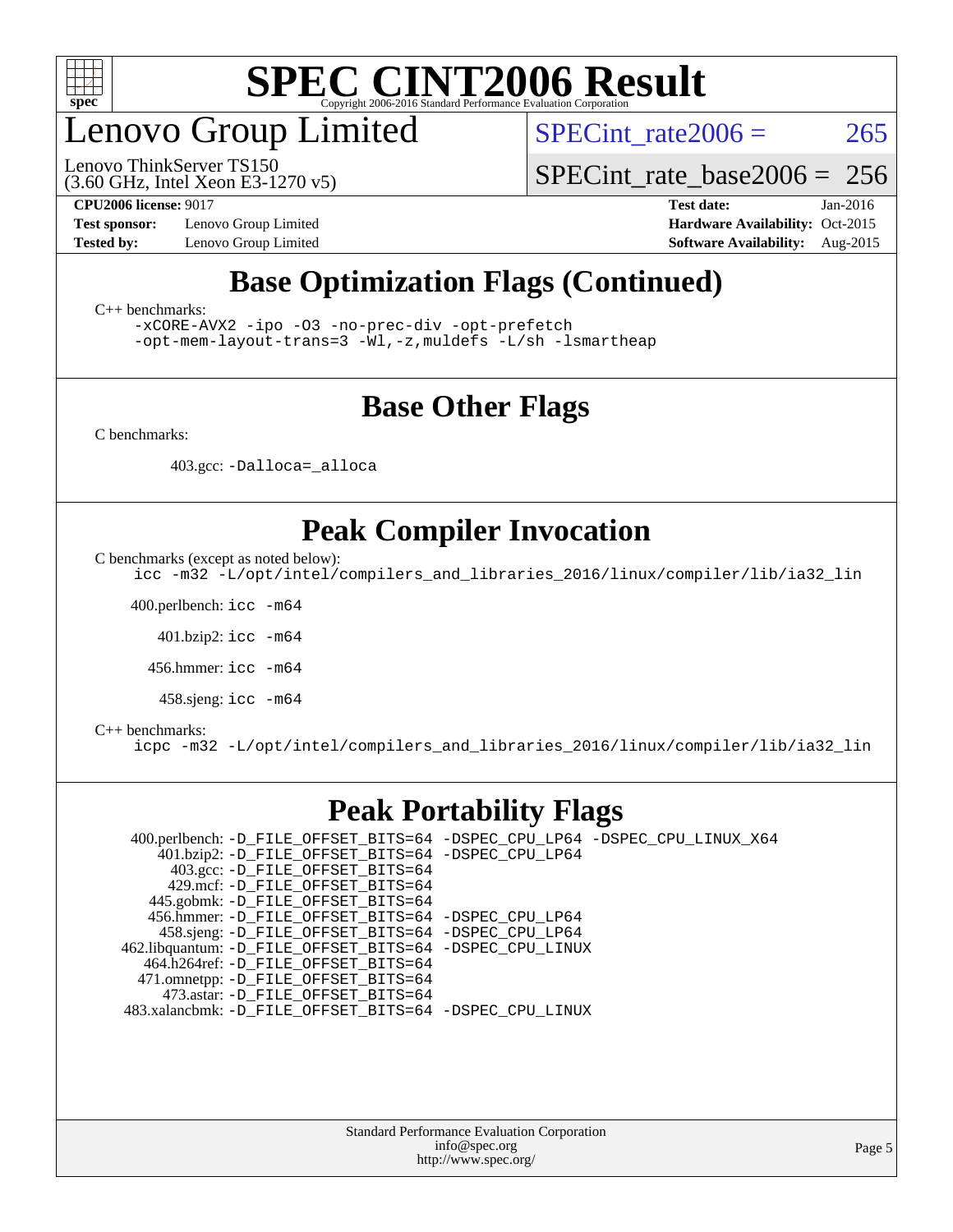

enovo Group Limited

SPECint rate $2006 = 265$ 

(3.60 GHz, Intel Xeon E3-1270 v5) Lenovo ThinkServer TS150

[SPECint\\_rate\\_base2006 =](http://www.spec.org/auto/cpu2006/Docs/result-fields.html#SPECintratebase2006) 256

**[Test sponsor:](http://www.spec.org/auto/cpu2006/Docs/result-fields.html#Testsponsor)** Lenovo Group Limited **[Hardware Availability:](http://www.spec.org/auto/cpu2006/Docs/result-fields.html#HardwareAvailability)** Oct-2015

**[CPU2006 license:](http://www.spec.org/auto/cpu2006/Docs/result-fields.html#CPU2006license)** 9017 **[Test date:](http://www.spec.org/auto/cpu2006/Docs/result-fields.html#Testdate)** Jan-2016 **[Tested by:](http://www.spec.org/auto/cpu2006/Docs/result-fields.html#Testedby)** Lenovo Group Limited **[Software Availability:](http://www.spec.org/auto/cpu2006/Docs/result-fields.html#SoftwareAvailability)** Aug-2015

### **[Peak Optimization Flags](http://www.spec.org/auto/cpu2006/Docs/result-fields.html#PeakOptimizationFlags)**

[C benchmarks](http://www.spec.org/auto/cpu2006/Docs/result-fields.html#Cbenchmarks):

 400.perlbench: [-xCORE-AVX2](http://www.spec.org/cpu2006/results/res2016q1/cpu2006-20160125-38848.flags.html#user_peakPASS2_CFLAGSPASS2_LDCFLAGS400_perlbench_f-xAVX2_5f5fc0cbe2c9f62c816d3e45806c70d7)(pass 2) [-prof-gen:threadsafe](http://www.spec.org/cpu2006/results/res2016q1/cpu2006-20160125-38848.flags.html#user_peakPASS1_CFLAGSPASS1_LDCFLAGS400_perlbench_prof_gen_21a26eb79f378b550acd7bec9fe4467a)(pass 1)  $-i\text{po}(pass 2) -\overline{03}(pass 2)$  [-no-prec-div](http://www.spec.org/cpu2006/results/res2016q1/cpu2006-20160125-38848.flags.html#user_peakPASS2_CFLAGSPASS2_LDCFLAGS400_perlbench_f-no-prec-div)(pass 2) [-par-num-threads=1](http://www.spec.org/cpu2006/results/res2016q1/cpu2006-20160125-38848.flags.html#user_peakPASS1_CFLAGSPASS1_LDCFLAGS400_perlbench_par_num_threads_786a6ff141b4e9e90432e998842df6c2)(pass 1) [-prof-use](http://www.spec.org/cpu2006/results/res2016q1/cpu2006-20160125-38848.flags.html#user_peakPASS2_CFLAGSPASS2_LDCFLAGS400_perlbench_prof_use_bccf7792157ff70d64e32fe3e1250b55)(pass 2) [-auto-ilp32](http://www.spec.org/cpu2006/results/res2016q1/cpu2006-20160125-38848.flags.html#user_peakCOPTIMIZE400_perlbench_f-auto-ilp32) 401.bzip2: [-xCORE-AVX2](http://www.spec.org/cpu2006/results/res2016q1/cpu2006-20160125-38848.flags.html#user_peakPASS2_CFLAGSPASS2_LDCFLAGS401_bzip2_f-xAVX2_5f5fc0cbe2c9f62c816d3e45806c70d7)(pass 2) [-prof-gen:threadsafe](http://www.spec.org/cpu2006/results/res2016q1/cpu2006-20160125-38848.flags.html#user_peakPASS1_CFLAGSPASS1_LDCFLAGS401_bzip2_prof_gen_21a26eb79f378b550acd7bec9fe4467a)(pass 1)  $-ipo(pass 2) -\overline{O}3(pass 2)$  $-ipo(pass 2) -\overline{O}3(pass 2)$  [-no-prec-div](http://www.spec.org/cpu2006/results/res2016q1/cpu2006-20160125-38848.flags.html#user_peakPASS2_CFLAGSPASS2_LDCFLAGS401_bzip2_f-no-prec-div)(pass 2) [-par-num-threads=1](http://www.spec.org/cpu2006/results/res2016q1/cpu2006-20160125-38848.flags.html#user_peakPASS1_CFLAGSPASS1_LDCFLAGS401_bzip2_par_num_threads_786a6ff141b4e9e90432e998842df6c2)(pass 1) [-prof-use](http://www.spec.org/cpu2006/results/res2016q1/cpu2006-20160125-38848.flags.html#user_peakPASS2_CFLAGSPASS2_LDCFLAGS401_bzip2_prof_use_bccf7792157ff70d64e32fe3e1250b55)(pass 2) [-opt-prefetch](http://www.spec.org/cpu2006/results/res2016q1/cpu2006-20160125-38848.flags.html#user_peakCOPTIMIZE401_bzip2_f-opt-prefetch) [-auto-ilp32](http://www.spec.org/cpu2006/results/res2016q1/cpu2006-20160125-38848.flags.html#user_peakCOPTIMIZE401_bzip2_f-auto-ilp32) [-ansi-alias](http://www.spec.org/cpu2006/results/res2016q1/cpu2006-20160125-38848.flags.html#user_peakCOPTIMIZE401_bzip2_f-ansi-alias) 403.gcc: [-xCORE-AVX2](http://www.spec.org/cpu2006/results/res2016q1/cpu2006-20160125-38848.flags.html#user_peakCOPTIMIZE403_gcc_f-xAVX2_5f5fc0cbe2c9f62c816d3e45806c70d7) [-ipo](http://www.spec.org/cpu2006/results/res2016q1/cpu2006-20160125-38848.flags.html#user_peakCOPTIMIZE403_gcc_f-ipo) [-O3](http://www.spec.org/cpu2006/results/res2016q1/cpu2006-20160125-38848.flags.html#user_peakCOPTIMIZE403_gcc_f-O3) [-no-prec-div](http://www.spec.org/cpu2006/results/res2016q1/cpu2006-20160125-38848.flags.html#user_peakCOPTIMIZE403_gcc_f-no-prec-div)  $429$ .mcf: basepeak = yes 445.gobmk: [-xCORE-AVX2](http://www.spec.org/cpu2006/results/res2016q1/cpu2006-20160125-38848.flags.html#user_peakPASS2_CFLAGSPASS2_LDCFLAGS445_gobmk_f-xAVX2_5f5fc0cbe2c9f62c816d3e45806c70d7)(pass 2) [-prof-gen:threadsafe](http://www.spec.org/cpu2006/results/res2016q1/cpu2006-20160125-38848.flags.html#user_peakPASS1_CFLAGSPASS1_LDCFLAGS445_gobmk_prof_gen_21a26eb79f378b550acd7bec9fe4467a)(pass 1) [-prof-use](http://www.spec.org/cpu2006/results/res2016q1/cpu2006-20160125-38848.flags.html#user_peakPASS2_CFLAGSPASS2_LDCFLAGS445_gobmk_prof_use_bccf7792157ff70d64e32fe3e1250b55)(pass 2) [-par-num-threads=1](http://www.spec.org/cpu2006/results/res2016q1/cpu2006-20160125-38848.flags.html#user_peakPASS1_CFLAGSPASS1_LDCFLAGS445_gobmk_par_num_threads_786a6ff141b4e9e90432e998842df6c2)(pass 1) [-ansi-alias](http://www.spec.org/cpu2006/results/res2016q1/cpu2006-20160125-38848.flags.html#user_peakCOPTIMIZE445_gobmk_f-ansi-alias) [-opt-mem-layout-trans=3](http://www.spec.org/cpu2006/results/res2016q1/cpu2006-20160125-38848.flags.html#user_peakCOPTIMIZE445_gobmk_f-opt-mem-layout-trans_a7b82ad4bd7abf52556d4961a2ae94d5) 456.hmmer: [-xCORE-AVX2](http://www.spec.org/cpu2006/results/res2016q1/cpu2006-20160125-38848.flags.html#user_peakCOPTIMIZE456_hmmer_f-xAVX2_5f5fc0cbe2c9f62c816d3e45806c70d7) [-ipo](http://www.spec.org/cpu2006/results/res2016q1/cpu2006-20160125-38848.flags.html#user_peakCOPTIMIZE456_hmmer_f-ipo) [-O3](http://www.spec.org/cpu2006/results/res2016q1/cpu2006-20160125-38848.flags.html#user_peakCOPTIMIZE456_hmmer_f-O3) [-no-prec-div](http://www.spec.org/cpu2006/results/res2016q1/cpu2006-20160125-38848.flags.html#user_peakCOPTIMIZE456_hmmer_f-no-prec-div) [-unroll2](http://www.spec.org/cpu2006/results/res2016q1/cpu2006-20160125-38848.flags.html#user_peakCOPTIMIZE456_hmmer_f-unroll_784dae83bebfb236979b41d2422d7ec2) [-auto-ilp32](http://www.spec.org/cpu2006/results/res2016q1/cpu2006-20160125-38848.flags.html#user_peakCOPTIMIZE456_hmmer_f-auto-ilp32) 458.sjeng: [-xCORE-AVX2](http://www.spec.org/cpu2006/results/res2016q1/cpu2006-20160125-38848.flags.html#user_peakPASS2_CFLAGSPASS2_LDCFLAGS458_sjeng_f-xAVX2_5f5fc0cbe2c9f62c816d3e45806c70d7)(pass 2) [-prof-gen:threadsafe](http://www.spec.org/cpu2006/results/res2016q1/cpu2006-20160125-38848.flags.html#user_peakPASS1_CFLAGSPASS1_LDCFLAGS458_sjeng_prof_gen_21a26eb79f378b550acd7bec9fe4467a)(pass 1)  $-i\text{po}(pass 2) -03(pass 2) -no-prec-div(pass 2)$  $-i\text{po}(pass 2) -03(pass 2) -no-prec-div(pass 2)$  $-i\text{po}(pass 2) -03(pass 2) -no-prec-div(pass 2)$ [-par-num-threads=1](http://www.spec.org/cpu2006/results/res2016q1/cpu2006-20160125-38848.flags.html#user_peakPASS1_CFLAGSPASS1_LDCFLAGS458_sjeng_par_num_threads_786a6ff141b4e9e90432e998842df6c2)(pass 1) [-prof-use](http://www.spec.org/cpu2006/results/res2016q1/cpu2006-20160125-38848.flags.html#user_peakPASS2_CFLAGSPASS2_LDCFLAGS458_sjeng_prof_use_bccf7792157ff70d64e32fe3e1250b55)(pass 2) [-unroll4](http://www.spec.org/cpu2006/results/res2016q1/cpu2006-20160125-38848.flags.html#user_peakCOPTIMIZE458_sjeng_f-unroll_4e5e4ed65b7fd20bdcd365bec371b81f) [-auto-ilp32](http://www.spec.org/cpu2006/results/res2016q1/cpu2006-20160125-38848.flags.html#user_peakCOPTIMIZE458_sjeng_f-auto-ilp32) 462.libquantum: basepeak = yes 464.h264ref: [-xCORE-AVX2](http://www.spec.org/cpu2006/results/res2016q1/cpu2006-20160125-38848.flags.html#user_peakPASS2_CFLAGSPASS2_LDCFLAGS464_h264ref_f-xAVX2_5f5fc0cbe2c9f62c816d3e45806c70d7)(pass 2) [-prof-gen:threadsafe](http://www.spec.org/cpu2006/results/res2016q1/cpu2006-20160125-38848.flags.html#user_peakPASS1_CFLAGSPASS1_LDCFLAGS464_h264ref_prof_gen_21a26eb79f378b550acd7bec9fe4467a)(pass 1) [-ipo](http://www.spec.org/cpu2006/results/res2016q1/cpu2006-20160125-38848.flags.html#user_peakPASS2_CFLAGSPASS2_LDCFLAGS464_h264ref_f-ipo)(pass 2) [-O3](http://www.spec.org/cpu2006/results/res2016q1/cpu2006-20160125-38848.flags.html#user_peakPASS2_CFLAGSPASS2_LDCFLAGS464_h264ref_f-O3)(pass 2) [-no-prec-div](http://www.spec.org/cpu2006/results/res2016q1/cpu2006-20160125-38848.flags.html#user_peakPASS2_CFLAGSPASS2_LDCFLAGS464_h264ref_f-no-prec-div)(pass 2) [-par-num-threads=1](http://www.spec.org/cpu2006/results/res2016q1/cpu2006-20160125-38848.flags.html#user_peakPASS1_CFLAGSPASS1_LDCFLAGS464_h264ref_par_num_threads_786a6ff141b4e9e90432e998842df6c2)(pass 1) [-prof-use](http://www.spec.org/cpu2006/results/res2016q1/cpu2006-20160125-38848.flags.html#user_peakPASS2_CFLAGSPASS2_LDCFLAGS464_h264ref_prof_use_bccf7792157ff70d64e32fe3e1250b55)(pass 2) [-unroll2](http://www.spec.org/cpu2006/results/res2016q1/cpu2006-20160125-38848.flags.html#user_peakCOPTIMIZE464_h264ref_f-unroll_784dae83bebfb236979b41d2422d7ec2) [-ansi-alias](http://www.spec.org/cpu2006/results/res2016q1/cpu2006-20160125-38848.flags.html#user_peakCOPTIMIZE464_h264ref_f-ansi-alias) [C++ benchmarks:](http://www.spec.org/auto/cpu2006/Docs/result-fields.html#CXXbenchmarks) 471.omnetpp: [-xCORE-AVX2](http://www.spec.org/cpu2006/results/res2016q1/cpu2006-20160125-38848.flags.html#user_peakPASS2_CXXFLAGSPASS2_LDCXXFLAGS471_omnetpp_f-xAVX2_5f5fc0cbe2c9f62c816d3e45806c70d7)(pass 2) [-prof-gen:threadsafe](http://www.spec.org/cpu2006/results/res2016q1/cpu2006-20160125-38848.flags.html#user_peakPASS1_CXXFLAGSPASS1_LDCXXFLAGS471_omnetpp_prof_gen_21a26eb79f378b550acd7bec9fe4467a)(pass 1) [-ipo](http://www.spec.org/cpu2006/results/res2016q1/cpu2006-20160125-38848.flags.html#user_peakPASS2_CXXFLAGSPASS2_LDCXXFLAGS471_omnetpp_f-ipo)(pass 2) [-O3](http://www.spec.org/cpu2006/results/res2016q1/cpu2006-20160125-38848.flags.html#user_peakPASS2_CXXFLAGSPASS2_LDCXXFLAGS471_omnetpp_f-O3)(pass 2) [-no-prec-div](http://www.spec.org/cpu2006/results/res2016q1/cpu2006-20160125-38848.flags.html#user_peakPASS2_CXXFLAGSPASS2_LDCXXFLAGS471_omnetpp_f-no-prec-div)(pass 2) [-par-num-threads=1](http://www.spec.org/cpu2006/results/res2016q1/cpu2006-20160125-38848.flags.html#user_peakPASS1_CXXFLAGSPASS1_LDCXXFLAGS471_omnetpp_par_num_threads_786a6ff141b4e9e90432e998842df6c2)(pass 1) [-prof-use](http://www.spec.org/cpu2006/results/res2016q1/cpu2006-20160125-38848.flags.html#user_peakPASS2_CXXFLAGSPASS2_LDCXXFLAGS471_omnetpp_prof_use_bccf7792157ff70d64e32fe3e1250b55)(pass 2) [-ansi-alias](http://www.spec.org/cpu2006/results/res2016q1/cpu2006-20160125-38848.flags.html#user_peakCXXOPTIMIZE471_omnetpp_f-ansi-alias) [-opt-ra-region-strategy=block](http://www.spec.org/cpu2006/results/res2016q1/cpu2006-20160125-38848.flags.html#user_peakCXXOPTIMIZE471_omnetpp_f-opt-ra-region-strategy_a0a37c372d03933b2a18d4af463c1f69) [-Wl,-z,muldefs](http://www.spec.org/cpu2006/results/res2016q1/cpu2006-20160125-38848.flags.html#user_peakEXTRA_LDFLAGS471_omnetpp_link_force_multiple1_74079c344b956b9658436fd1b6dd3a8a) [-L/sh -lsmartheap](http://www.spec.org/cpu2006/results/res2016q1/cpu2006-20160125-38848.flags.html#user_peakEXTRA_LIBS471_omnetpp_SmartHeap_32f6c82aa1ed9c52345d30cf6e4a0499)  $473$ .astar: basepeak = yes 483.xalancbmk: basepeak = yes